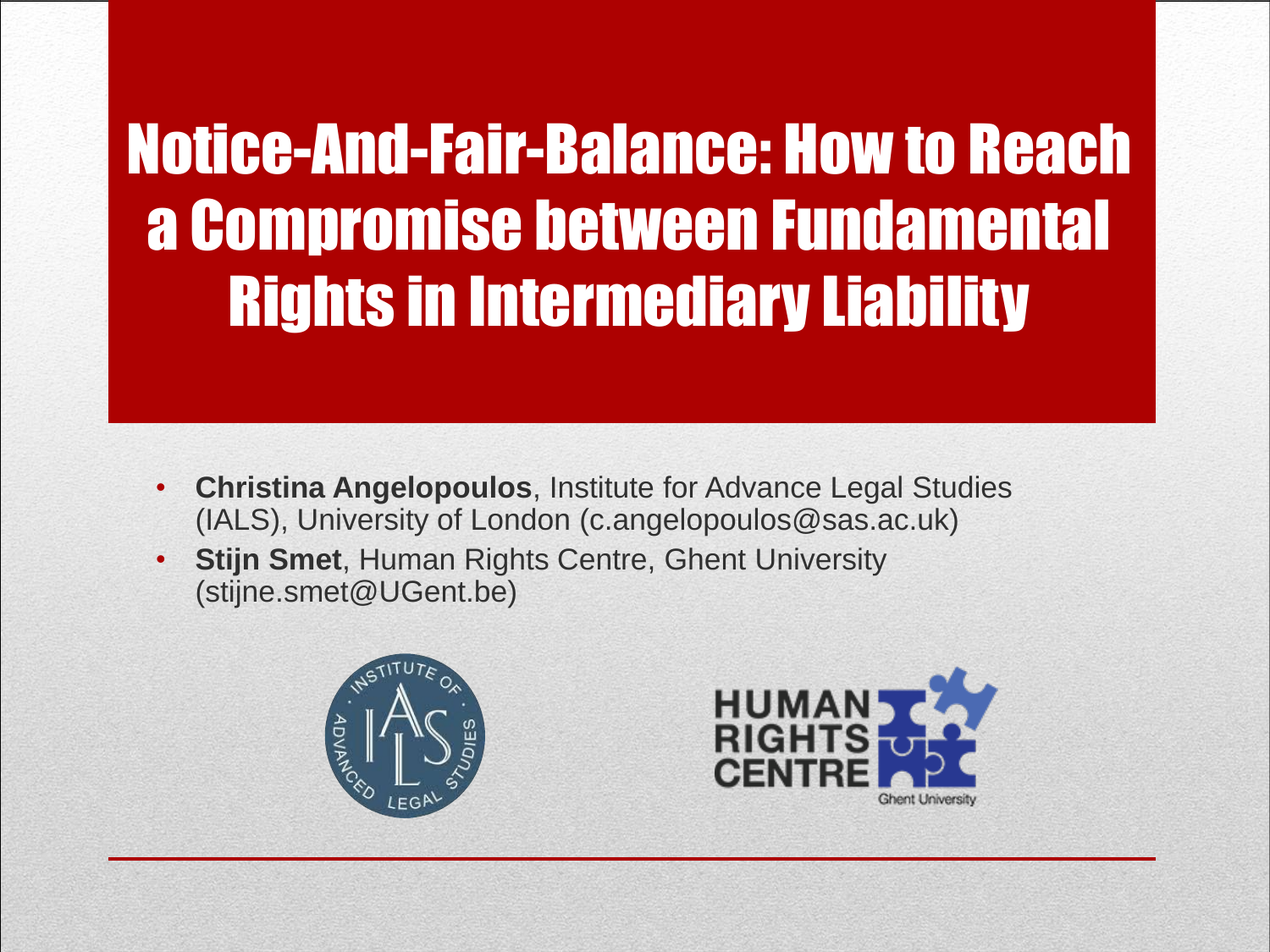### Intermediary Liability: Triadic Relationship

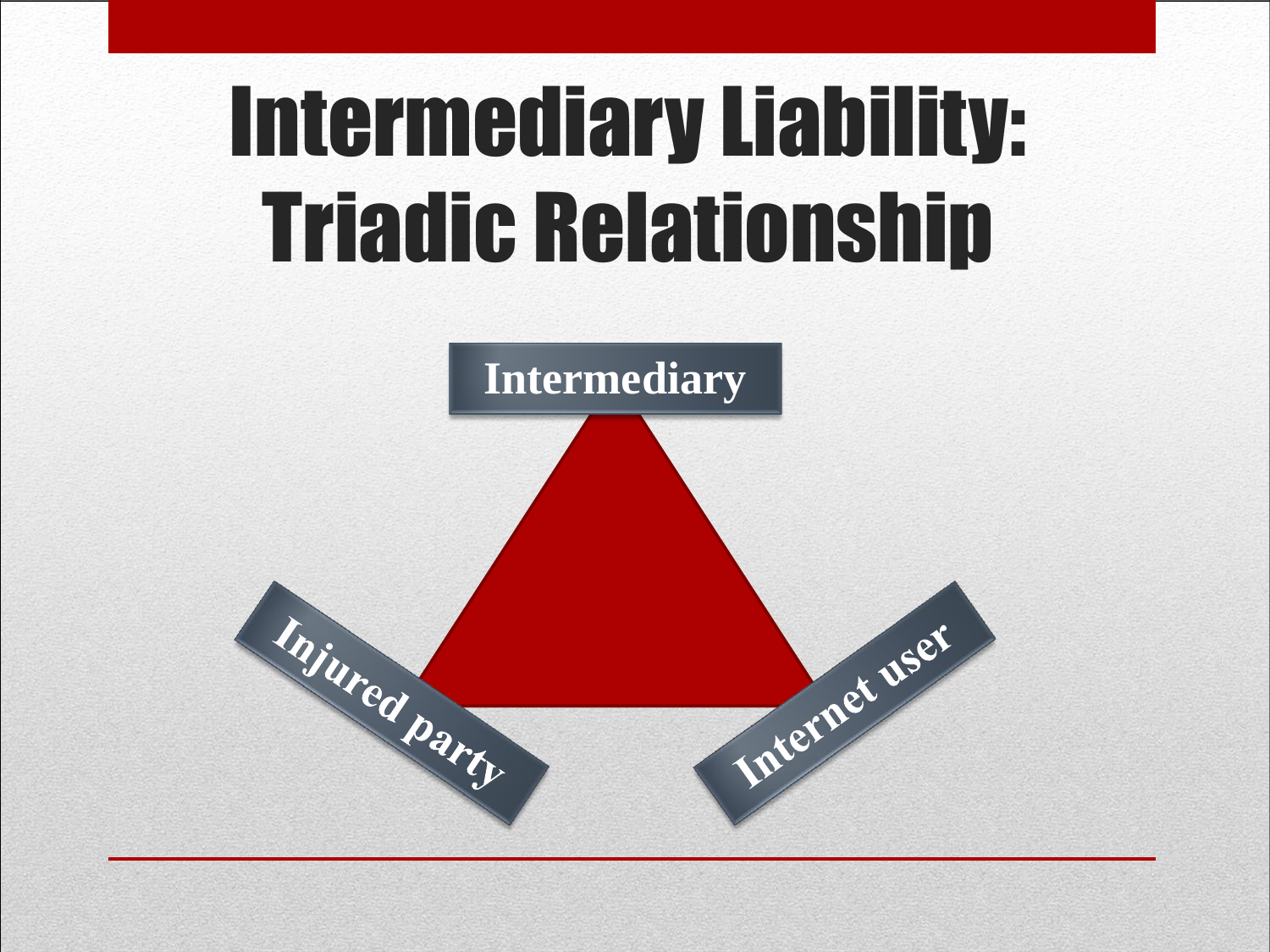### Conflict between Rights

#### **Expression**

**Freedom to conduct a business**

Private life

Personal data

Onal du Casion

Non-discrimination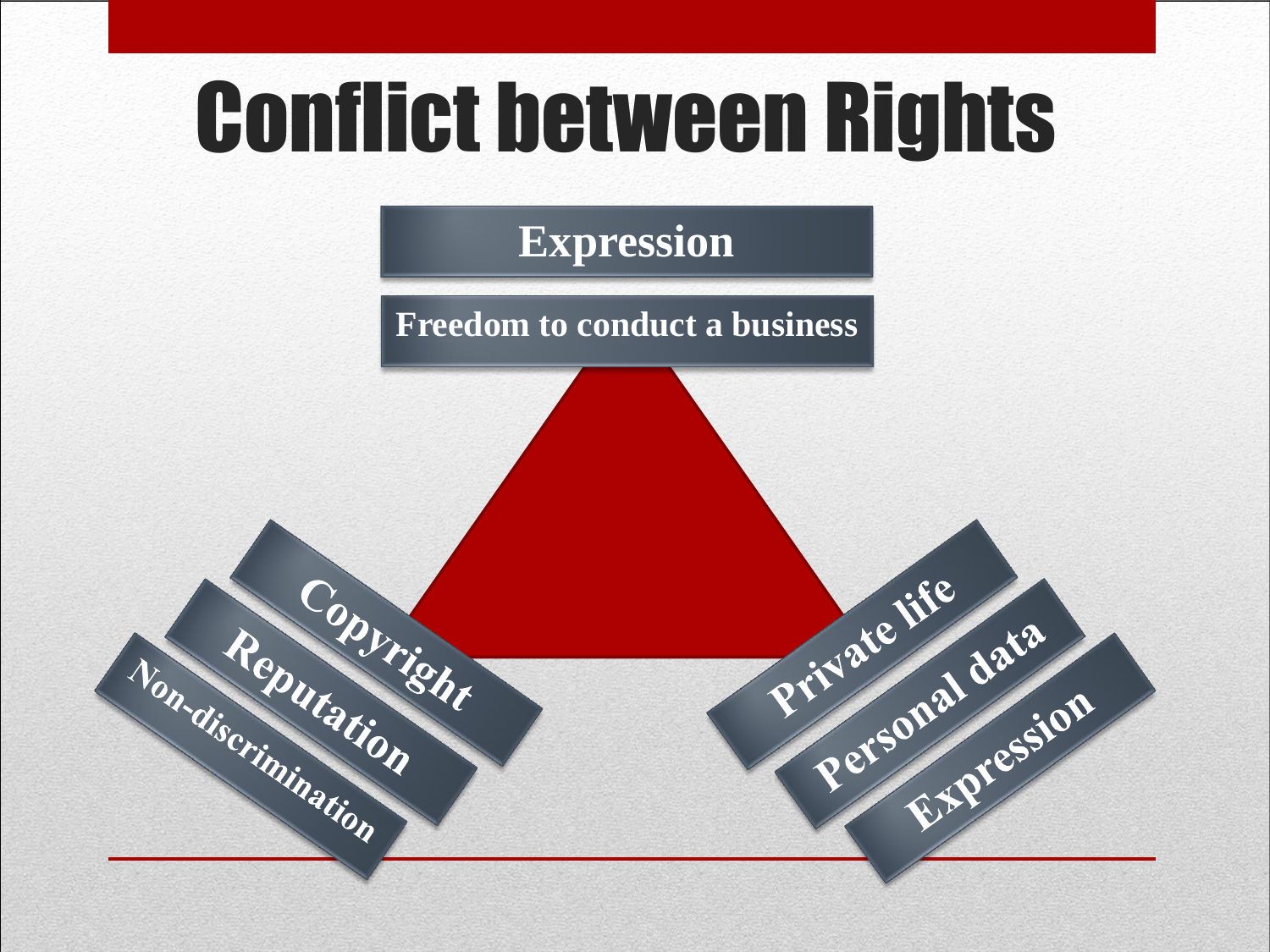## Solution? Fair Balance

*Promusicae* (Case C-275/06):

"the Member States must, when transposing [directives], take care to rely on an interpretation of the directives which allows a **fair balance** to be struck between the various fundamental rights protected by the Community legal order."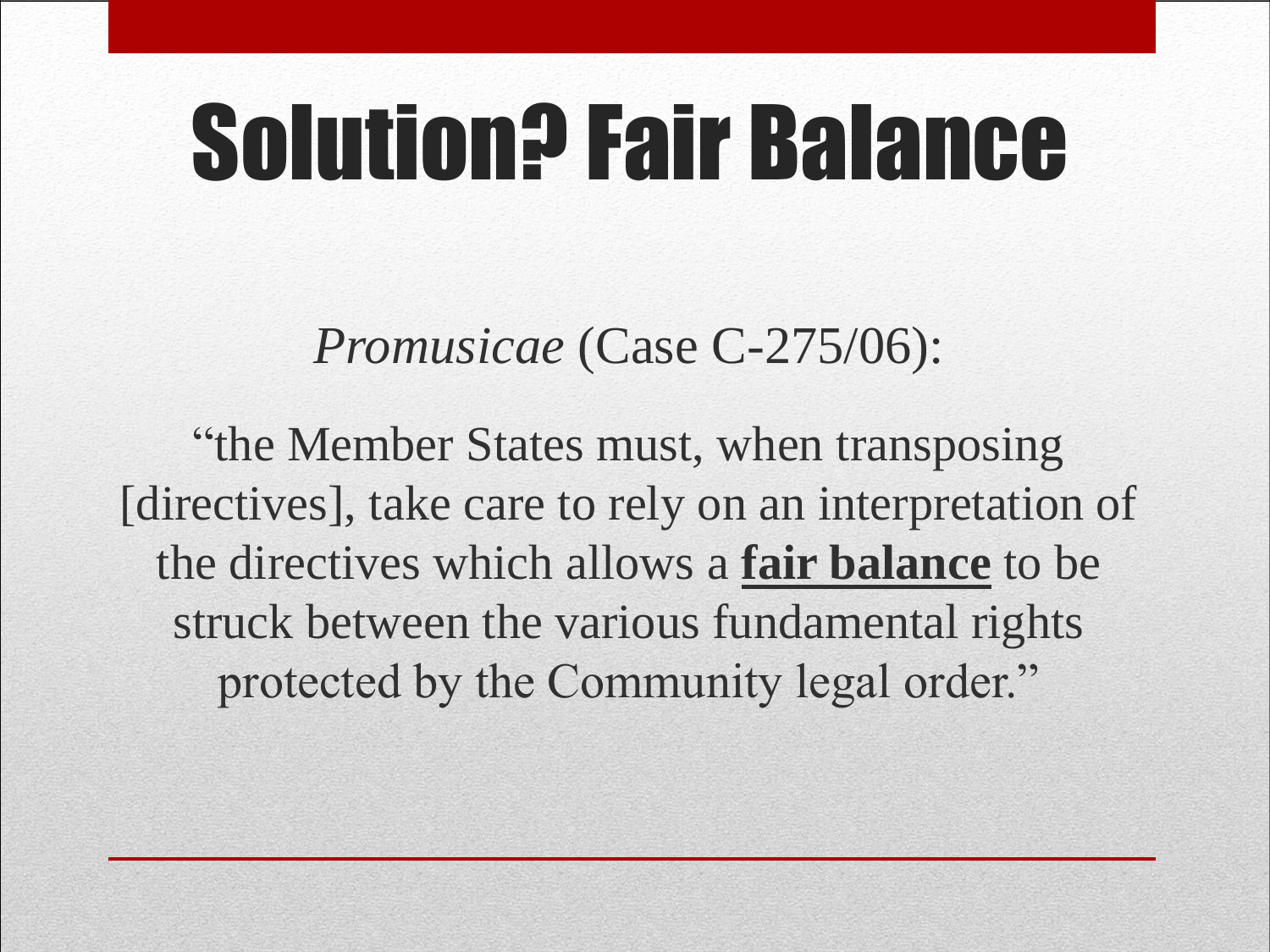## Why Balance?

- **CJEU**: the fundamental rights involved are not inviolable and therefore need not be absolutely protected. Instead, they must be balanced against each other.
- **ECtHR**: the rights in conflict deserve equal respect. Therefore, a fair balance between the rights needs to be struck.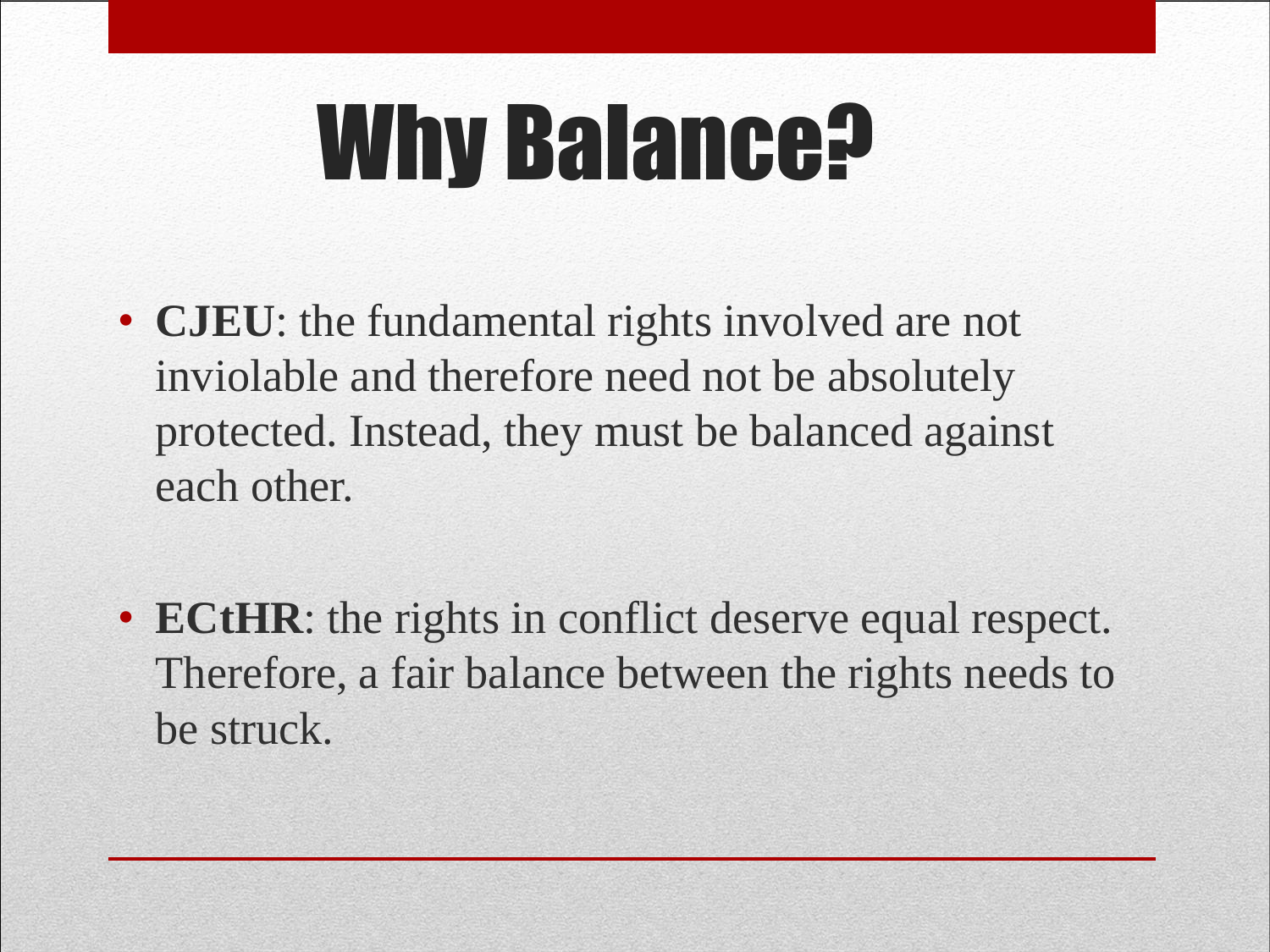## Balancing: An Empty Slogan?

*"The concept of the 'fair balance' is, without further elucidation, vacuous and unhelpful."* (Griffiths)

**Reality = highest European courts balance. Q: How can we make balancing work?**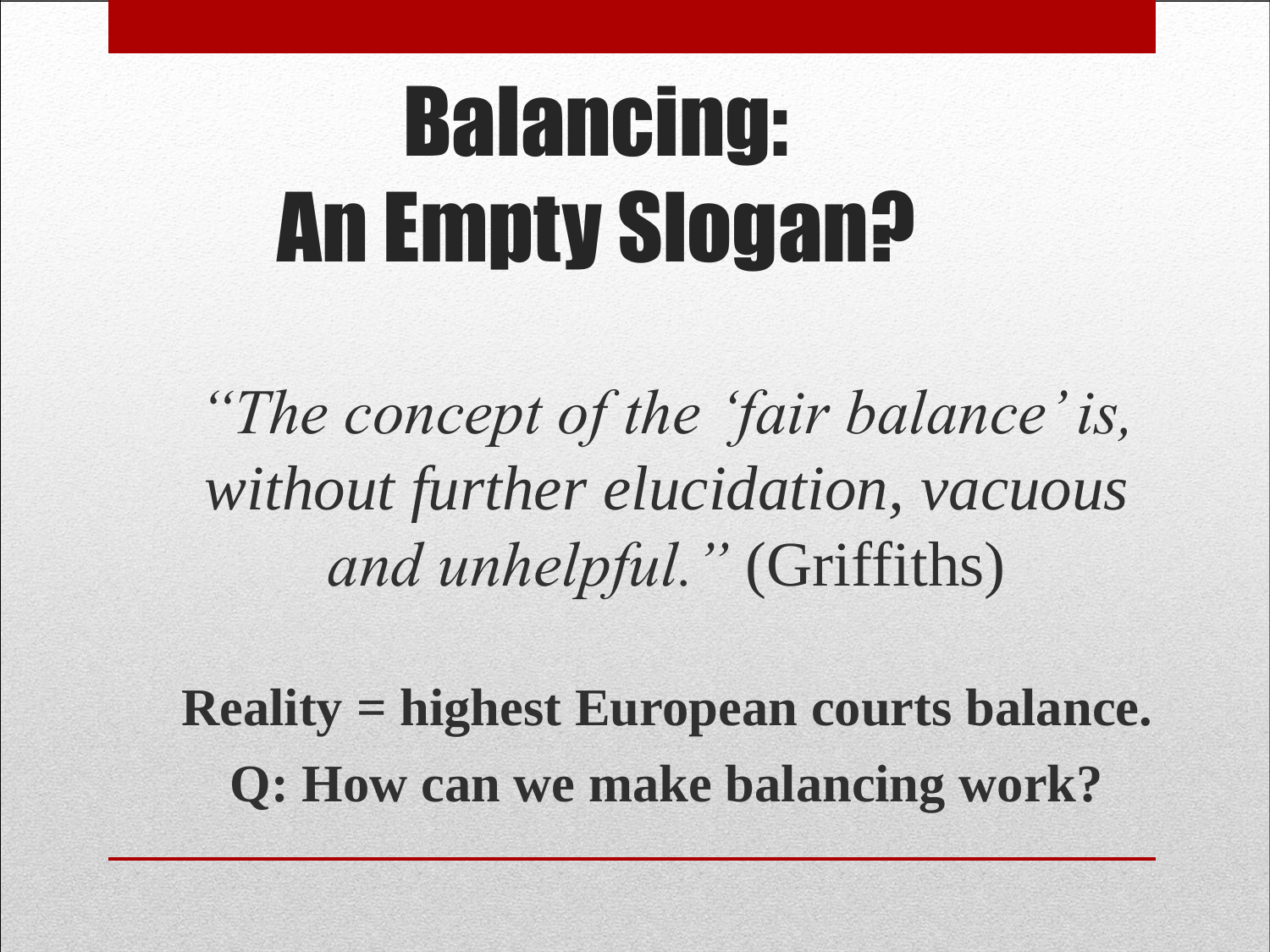## Balancing: Different Conceptions

• *Ad hoc* **balancing**: Which right prevails under the circumstances?



• **Fair balance as compromise**: How to achieve an equilibrium?

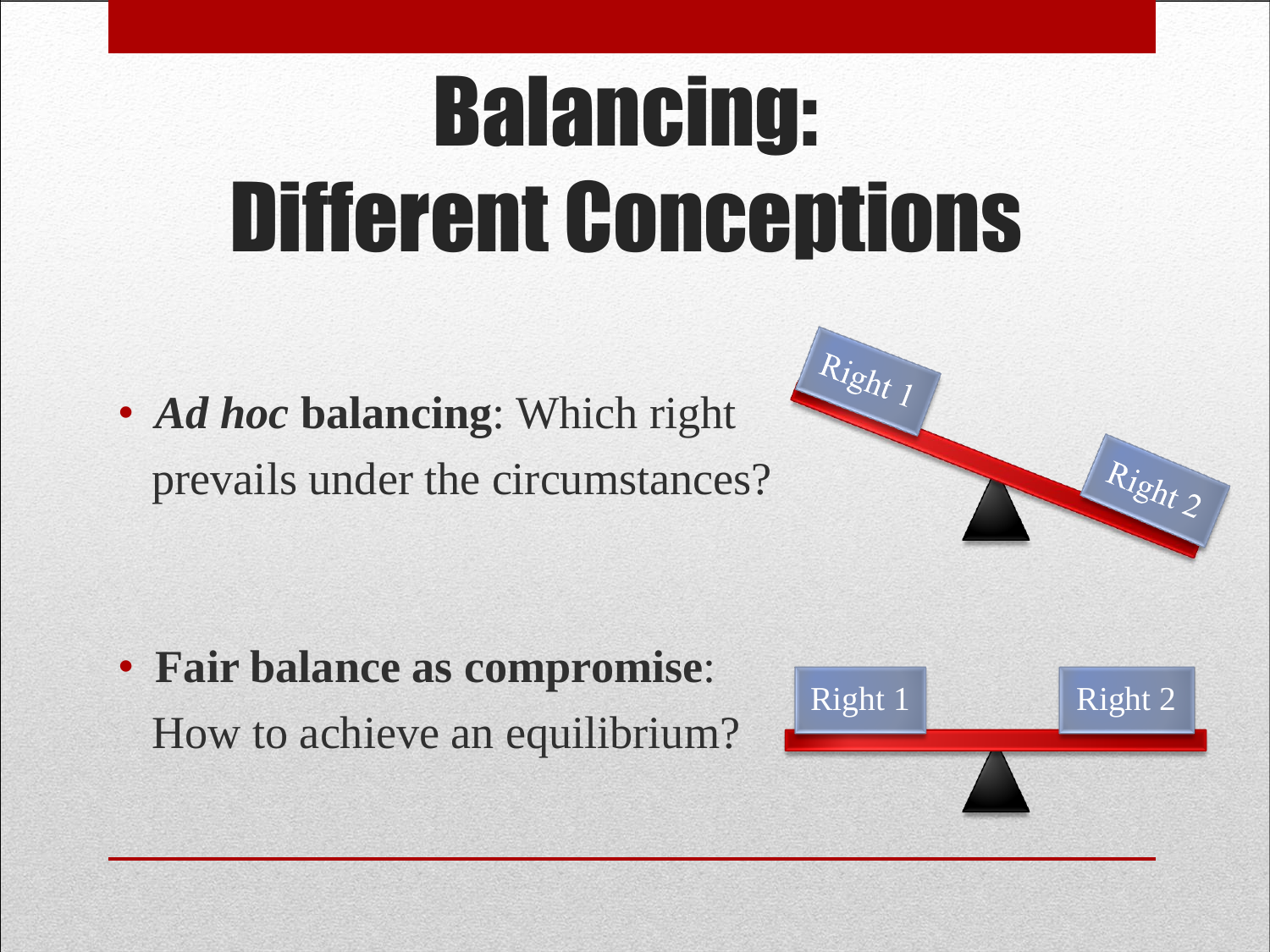## Balancing as Compromise

- Q: Why a compromise?  $\checkmark$  A: All parties share responsibility.
- Q: How to reach a compromise? A: Mutual, but minimal concessions.
- Q: Who should locate the compromise? A: States (at EU level), not intermediaries.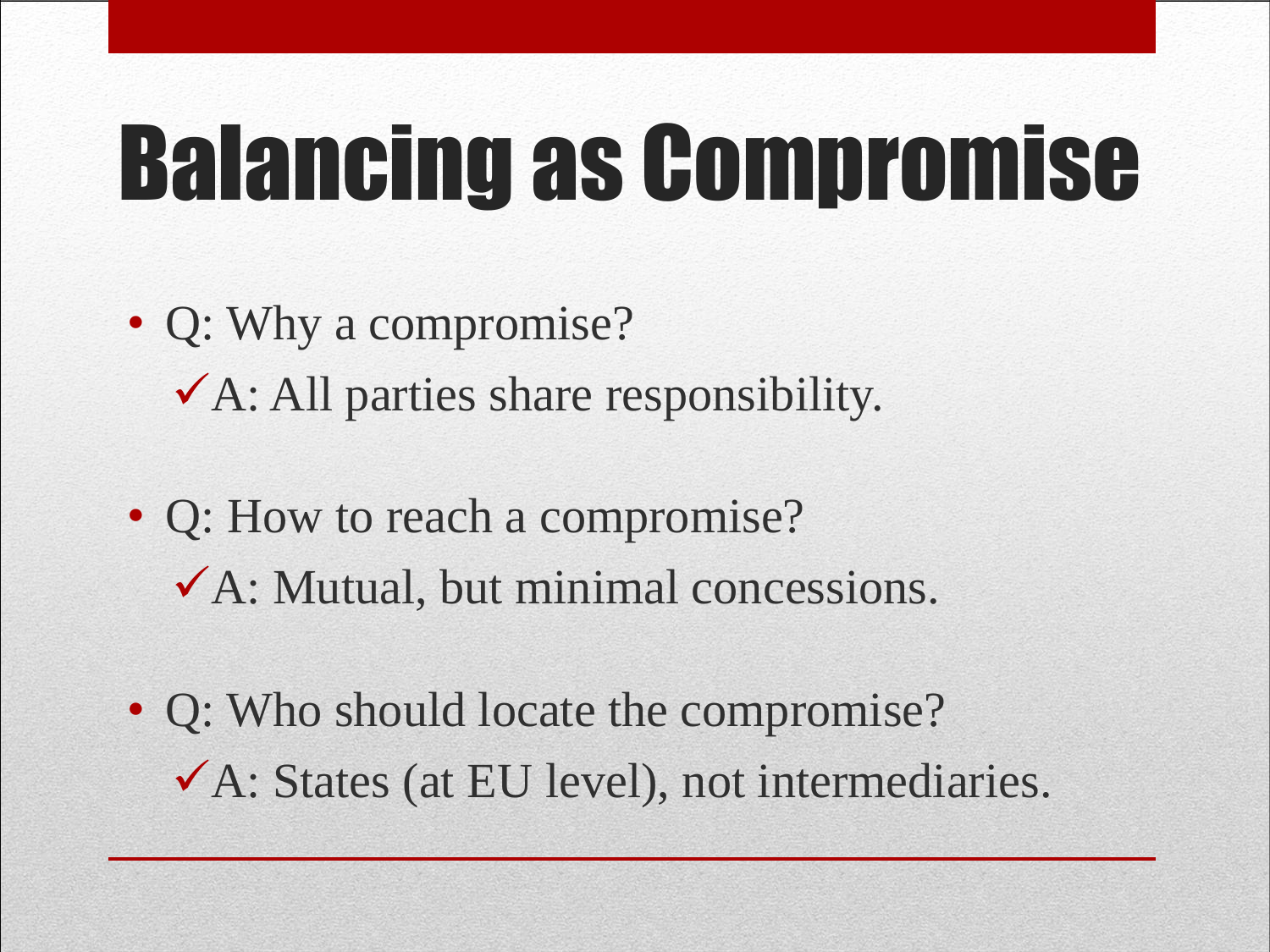## ECtHR: Way Forward

*Delfi v Estonia,* application no. 64569/09, Grand Chamber, 16 June 2015

 $\rightarrow$  Hate speech and incitement to violence

*MTE & Index.hu Zrt v Hungary,* application no. 22947/13, 2 February 2016

 $\rightarrow$  Not hate speech, just offensive and vulgar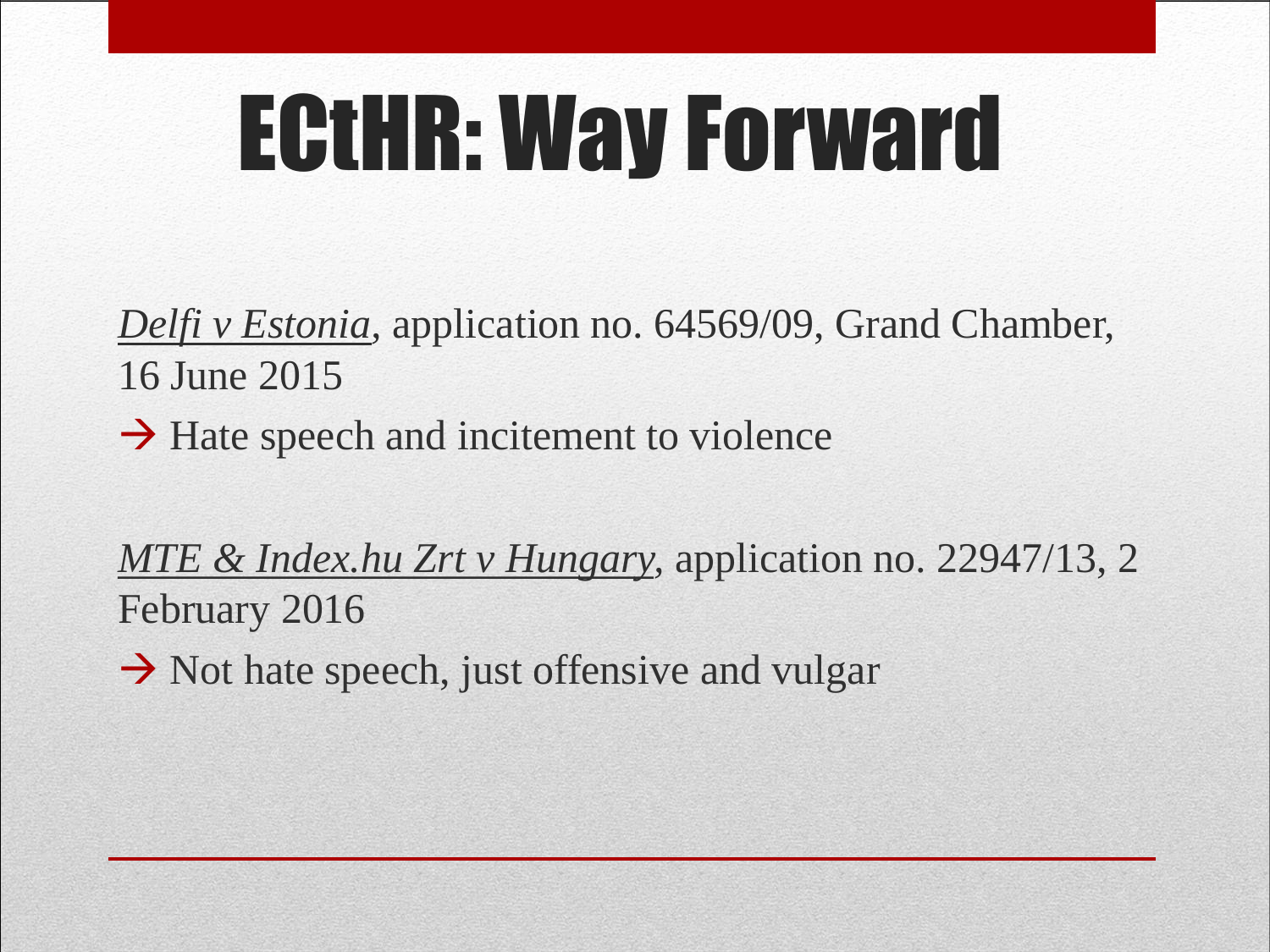## Article 14 ECD: Hosting = Notice-and-Take-Down

"Where an information society service is provided that consists of the storage of information provided by a recipient of the service, Member States shall ensure that the service provider is not liable for the information stored at the request of a recipient of the service, on condition that:

(a) the provider does not have actual knowledge of illegal activity or information and, as regards claims for damages, is not aware of facts or circumstances from which the illegal activity or information is apparent; or

(b) the provider, upon obtaining such knowledge or awareness, acts expeditiously to remove or to disable access to the information."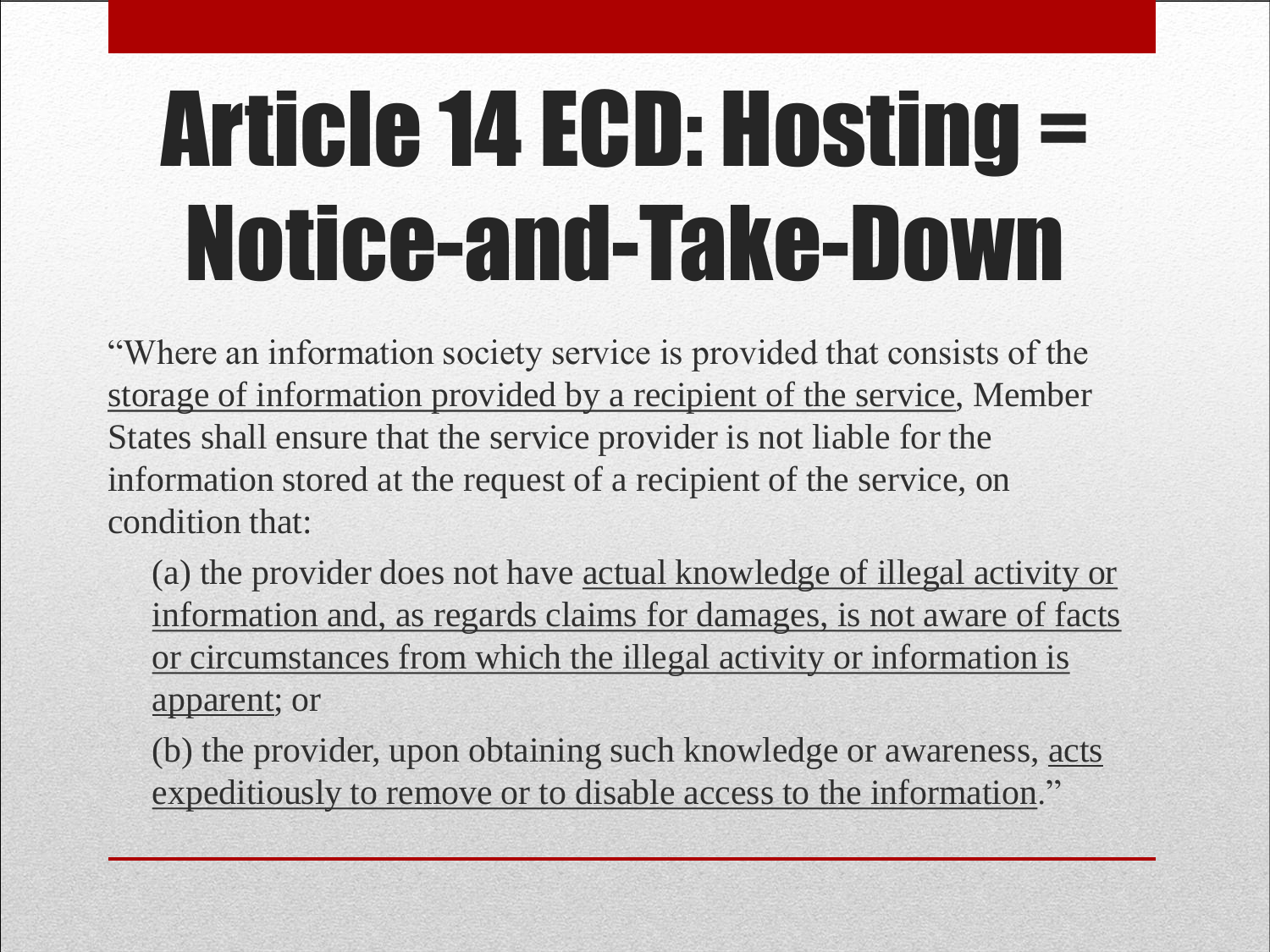- "the notice-and-take-down system [can] function in many cases as an appropriate tool for balancing the rights and interests of all those involved."
- "However, in cases [of] hate speech and direct threats to the physical integrity of individuals […] the rights and interests of others and of society as a whole may entitle Contracting States to impose liability on Internet news portals, without contravening Article 10 of the Convention, if they fail to take measures to remove clearly unlawful comments without delay, even without notice from the alleged victim or from third parties."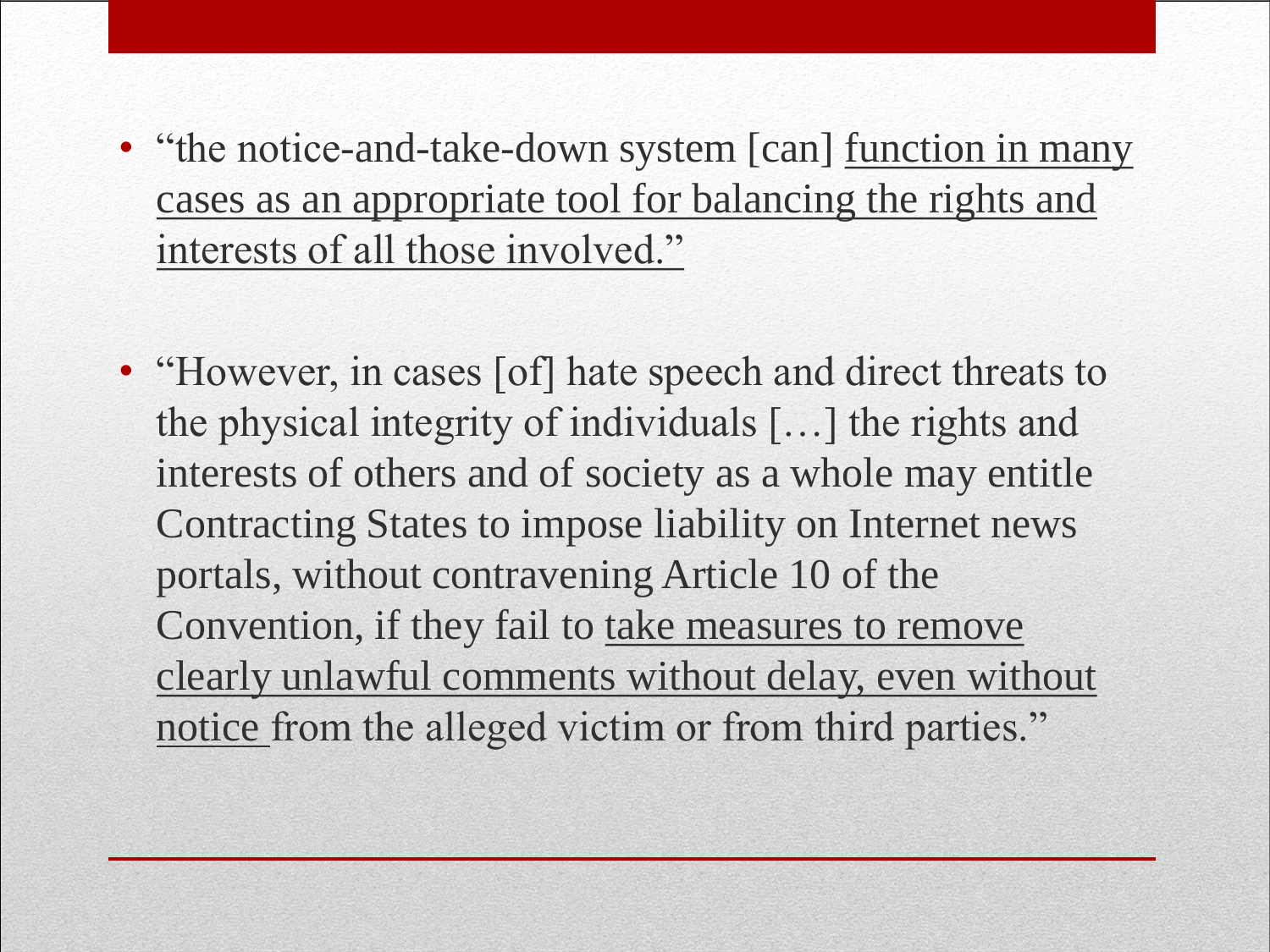## A Global Testbed: Notice-and-X

- •Notice-and-notice
- •Notice-wait-and-takedown
- •Notice-and-judicial-takedown
- •Notice-and-stay-down
- •No notice automatic takedown
- •Absolute immunity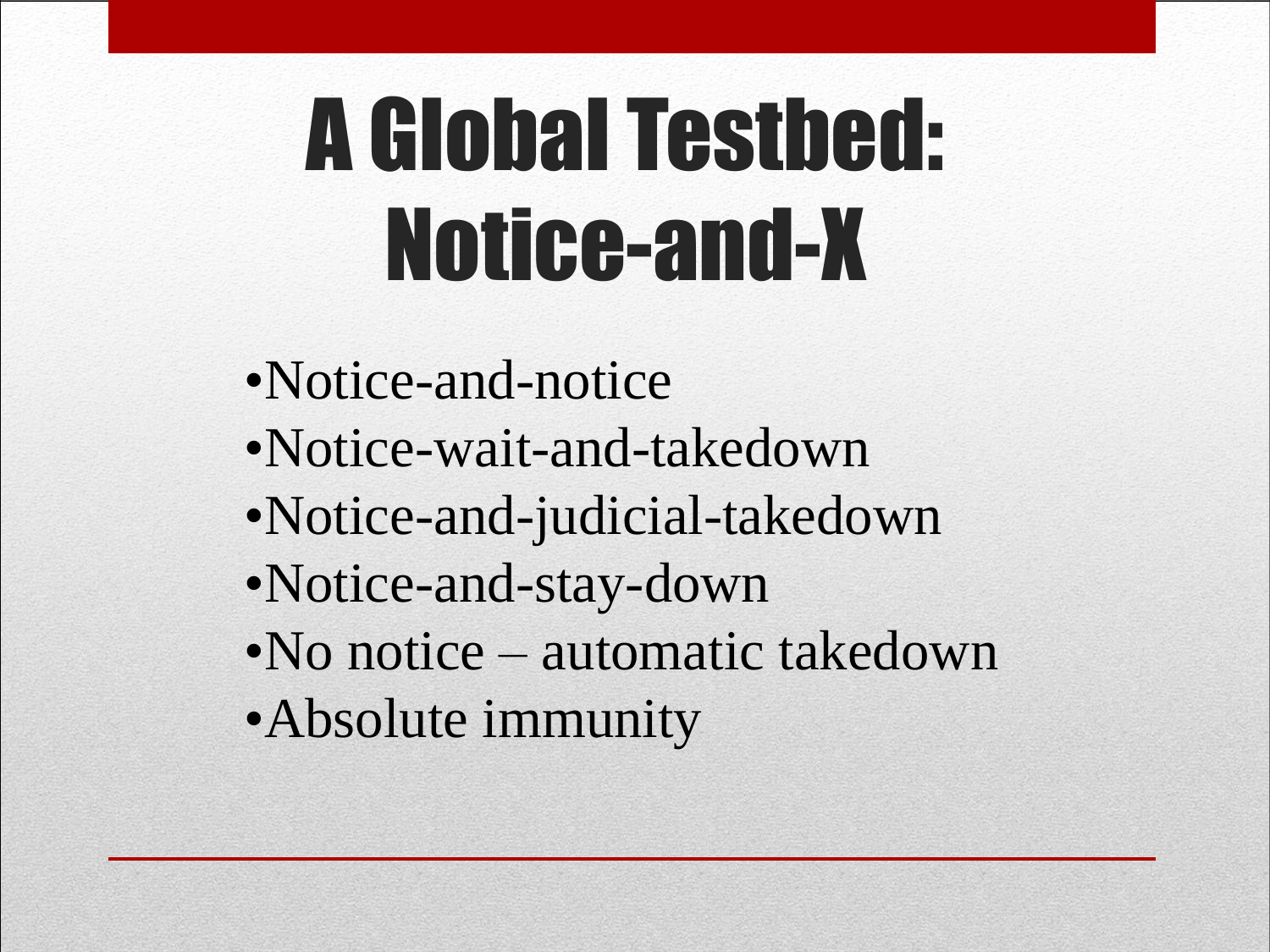# Mix  $\mathbf x$  Match  $\rightarrow$  Vertical Intermediary Liability

#### A: Worst Practice

- Absolute Immunity: No Compromise
- Notice-and-Stay-Down: No Viable Compromise
- Automatic Takedown: an Exception for Child Pornography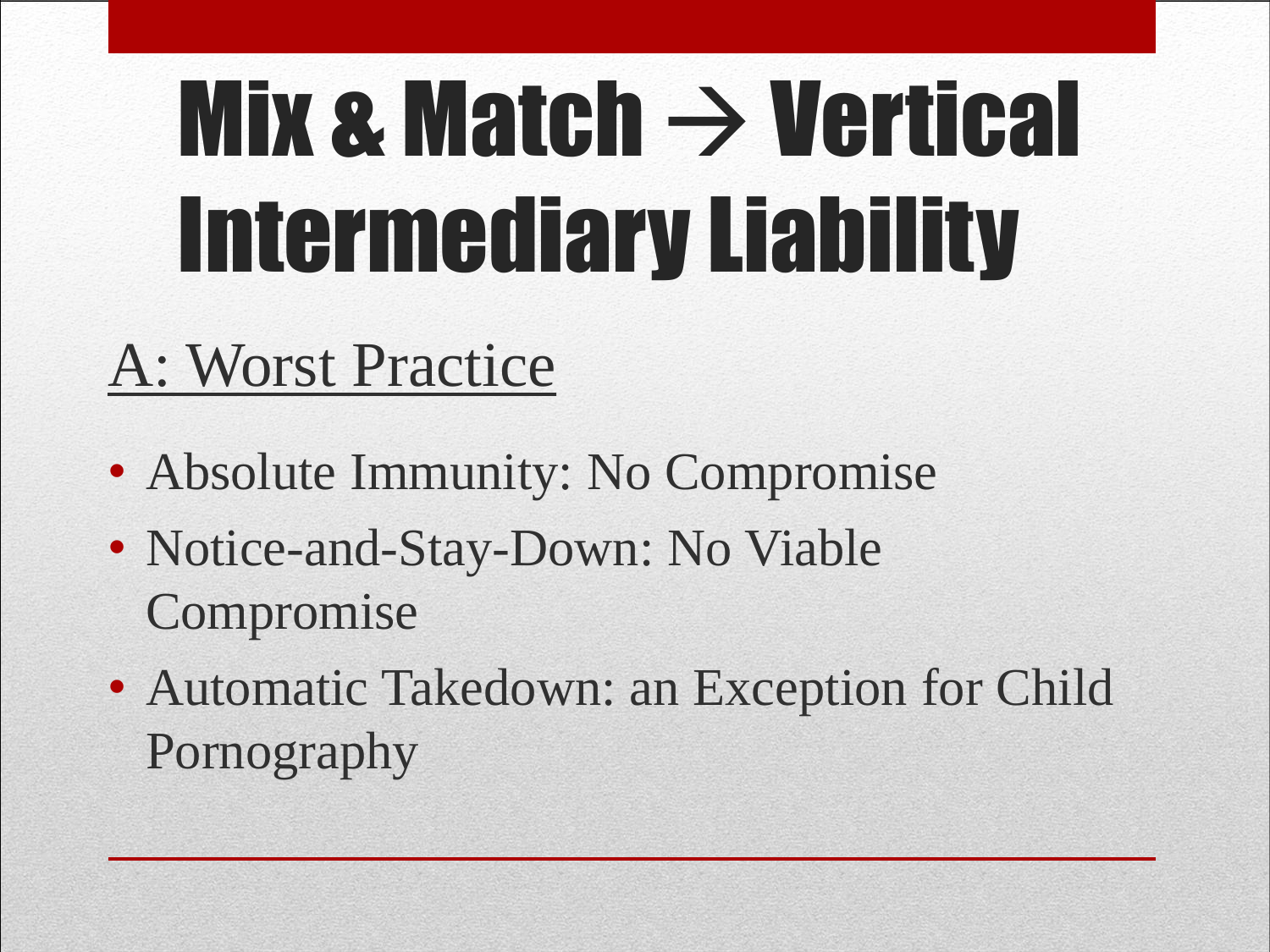## Mix  $\mathbf x$  Match  $\rightarrow$  Vertical Intermediary Liability

#### B: Best Practice

- Notice-and-notice  $\rightarrow$  IPR
- Notice-wait-and-takedown  $\rightarrow$  Defamation
- Notice-and-takedown  $\rightarrow$  Hate speech
- Notice-and-judicial-takedown  $\rightarrow$  All cases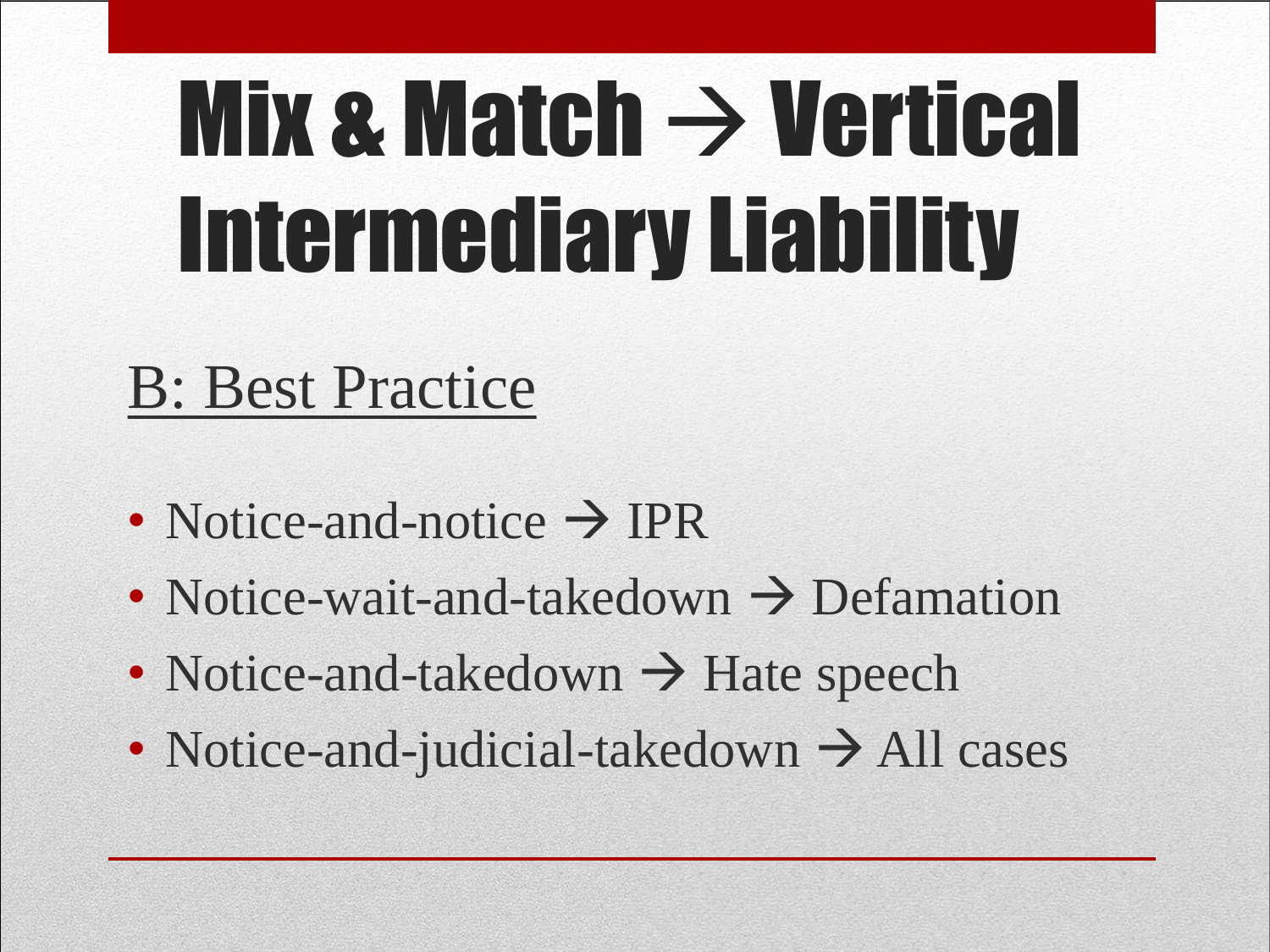## Compromise in Intermediary Liability

Ultimate Result: a calibrated noticeand-action regime that actually does achieve a fair balance

#### *Notice-and-Fair-Balance*

=